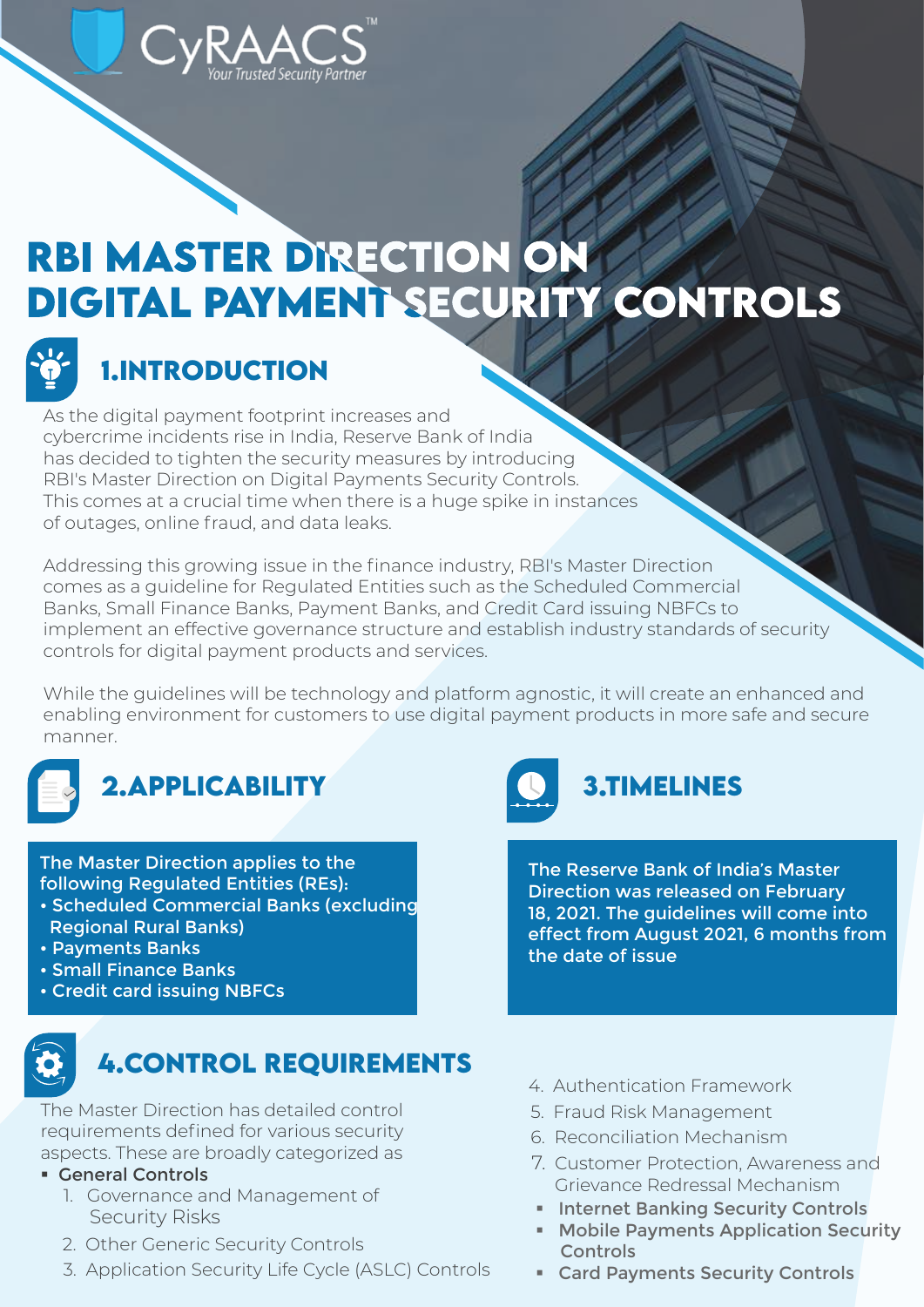

## **5.KEY ACTiViTiES FOR COMPLiANCE**

### Some of the key controls to be implemented are:

- 1. Digital payment products and services Policy
- 2. Risk Management program for digital payment products and services
- 3. Security Risk Assessments
- 4. Security controls for databases and applications storing customer data
- 5. Web Application Firewall (WAF)and DDoS Mitigation implemention
- 6. 'Secure by Design' approach for digital payment products development
- 7. Source Code Review
- 8. Vulnerability Assessment (VA) and Penetration Testing (PT)
- 9. Security Testing for APIs
- 10. Customer information redation/ masking
- 11. Adaptive Authentication and Maximum failed login attempts
- 12. Multi-Factor Authentication for payments
- 13. System alerts for fraud risks, fraud analysis
- 14. Real time/near-real time reconciliation framework
- 15. Updated contact details of service providers, intermediaries, and external agencies
- 16. Secure, safe, and responsible usage guidelines and training materials
- 17. Additional levels of authentication for internet banking website
- 18. Terminate Online Sessions after fixed period of inactivity
- 19. Mobile Application version verification before transactions
- 20. Device Policy Enforcement for app installation
- 21. Device binding of mobile application
- 22. Implementation of payment card standards
- 23. Security measures for ATM
- 24. Robust surveillance/ monitoring of card transactions